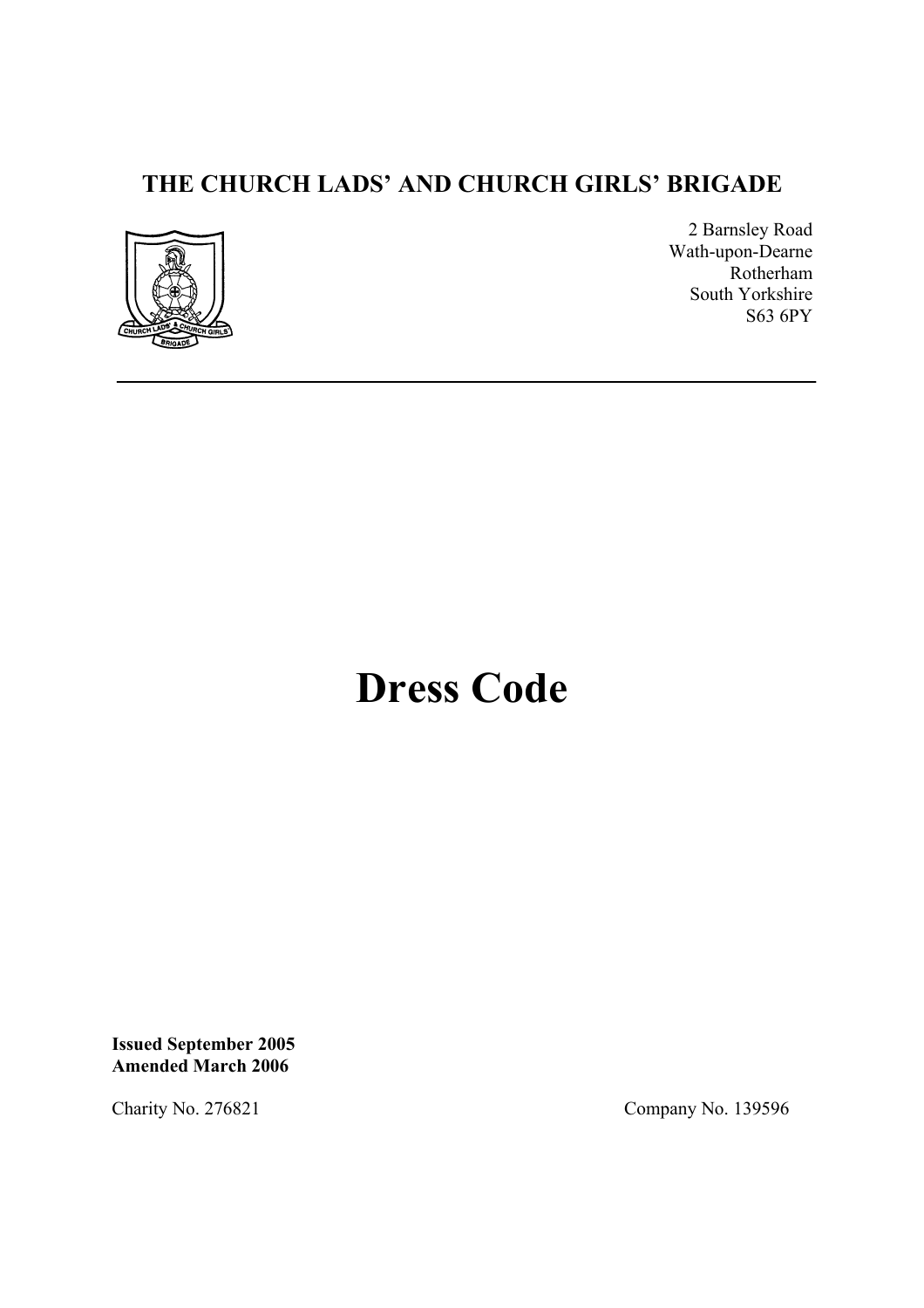## **Martins**

#### **Lads**

**Dress uniform**: Navy blue button through shirt with pleated breast pockets and shoulder flap. One small anodised Brigade pattern button securing each shoulder flap and breast pocket. Navy blue trousers with two side pockets and  $\frac{1}{4}$  red welt running the full length of the outside seams. Field service cap in navy blue with anodised Brigade badge worn 1" from the front seam on the left panel and with two anodised Brigade buttons, the cap should be worn with the buttons above the right eye the bottom button should be able to be seen when looking upwards. Yellow tie. Blue webbing belt. Black Shoes.

**Casual uniform:** Navy Blue Sweatshirt with yellow stripe on cuff and welt with Martins logo embroidered on left breast. On special occasions the sweatshirt should be worn with plain dark trousers. Black shoes.

#### **Girls**

**Dress uniform:** Navy blue dress with button-up front and shoulder flaps, one small anodised Brigade pattern button securing each shoulder flap. Field Service Cap in navy blue with anodised Brigade badge worn 1" from the front seam on the left panel and with two anodised Brigade buttons, the cap should be worn with the buttons above the right eye the bottom button should be able to be seen when looking upwards. White knee length socks or black tights dependent on child size. Black low-heeled shoes. Yellow tie. Red webbing belt.

**Casual uniform:** Navy Blue Sweatshirt with yellow stripe on cuff and welt with Martins logo embroidered on left breast. On special occasions the sweatshirt should be worn with a plain dark skirt or dark trousers with no red welt. White ankle or knee length socks or black tights. Black low-heeled shoes.

#### **Badges**

**Section Badge (yellow):** Only to be worn with dress uniform. One on each shoulder flap.

**Activity Badges:** Worn on the left sleeve above the elbow in lines of three. With the dress uniform they may be sewn directly on to the uniform or on a brassard. With the sweatshirt they are normally worn on a armband.

**Attendance Star:** Worn above activity badges. One star for each year of attendance up to a maximum of three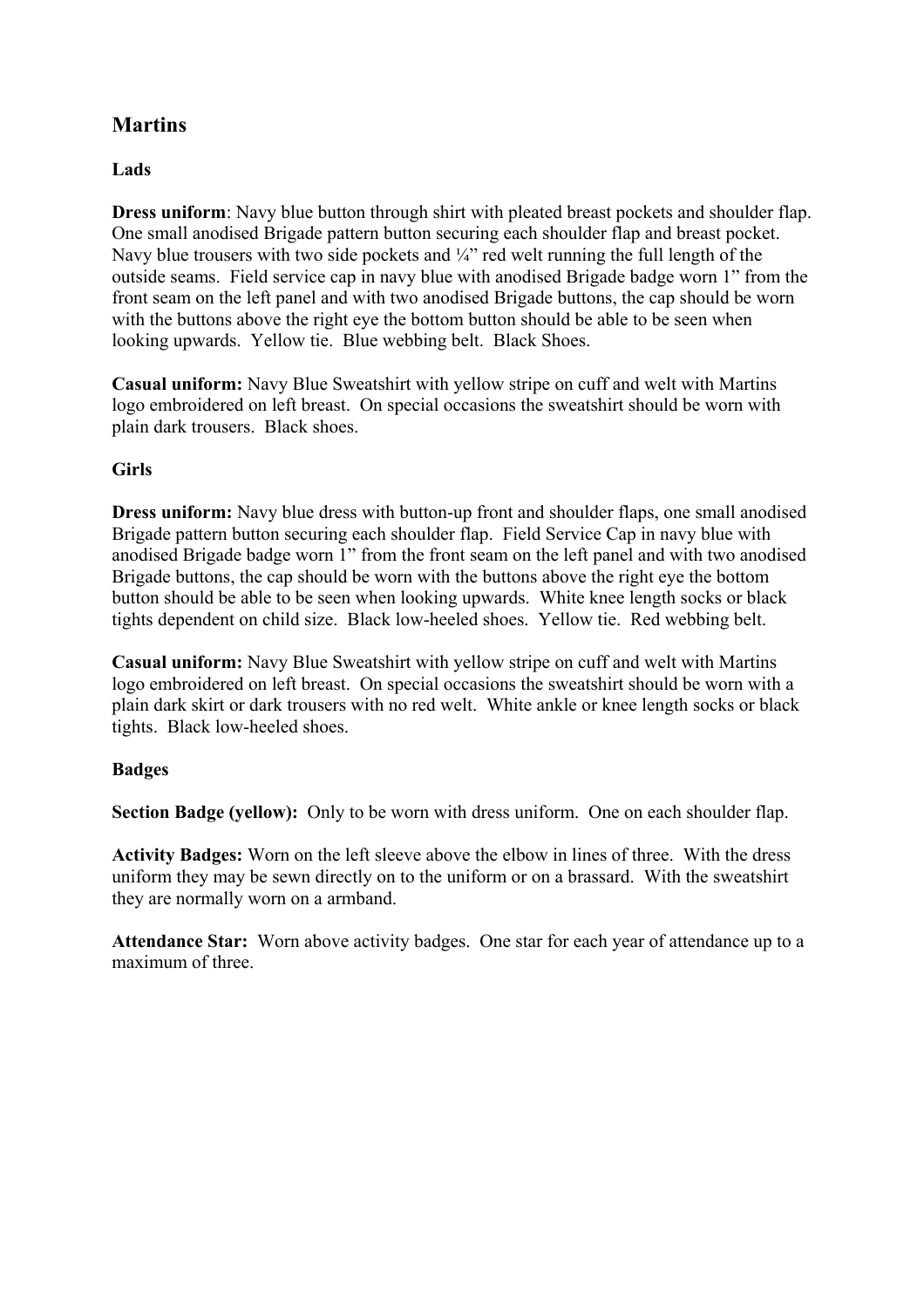## **Y Team**

#### **Lads**

**Dress uniform:** Navy blue button through shirt with pleated breast pockets and shoulder flap. One small anodised Brigade pattern button securing each shoulder flap and breast pocket. Navy blue trousers with two side pockets and  $\frac{1}{4}$  red welt running the full length of the outside seams. Field Service Cap in navy blue with anodised Brigade badge worn 1" from the front seam on the left panel and with two anodised Brigade buttons, the cap should be worn with the buttons above the right eye the bottom button should be able to be seen when looking upwards. Blue Tie. Blue webbing belt. Black shoes.

**Casual uniform:** Navy Blue Sweatshirt with royal blue stripe on cuff and welt with Y Team logo embroidered on the left breast. On special occasions the sweatshirt should be worn with plain dark trousers. Black shoes.

#### **Girls**

**Dress uniform:** Navy blue dress with button-up front and shoulder flaps, one small anodised Brigade pattern button securing each shoulder flap or navy blue button through shirt with pleated breast pockets and shoulder flap with one small anodised Brigade pattern button securing each shoulder flap and breast pocket, navy blue 'A' line skirt with bottom of hem to be worn 1½" below the bottom of the kneecap or dark trousers with no red welt. Field Service Cap in navy blue with anodised Brigade badge worn 1" from the front seam on the left panel and with two anodised Brigade buttons, the cap should be worn with the buttons above the right eye the bottom button should be able to be seen when looking upwards. White knee length socks or black tights. Black low-heeled shoes. Blue tie. Red webbing belt.

**Casual uniform:** Navy Blue Sweatshirt with royal blue stripe on cuff and welt with Y Team logo embroidered on the left breast. On special occasions the sweatshirt should be worn with a plain dark skirt or dark trousers with no red welt. White ankle or knee length socks or black tights. Black low-heeled shoes.

#### **Badges**

**Section Badge (blue):** Only to be worn with dress uniform. One on each shoulder flap.

**Activity Badges:** Worn on the left sleeve above the elbow in lines of four, on a brassard with the dress uniform or armband with sweatshirts.

**Martins Award Badge:** Worn at the top of the right sleeve on either the shirt or sweatshirt.

**Special Interest Badges:** Worn on the right sleeve below the Award badge in lines of 5, on a brassard with the dress uniform or armband with sweatshirts.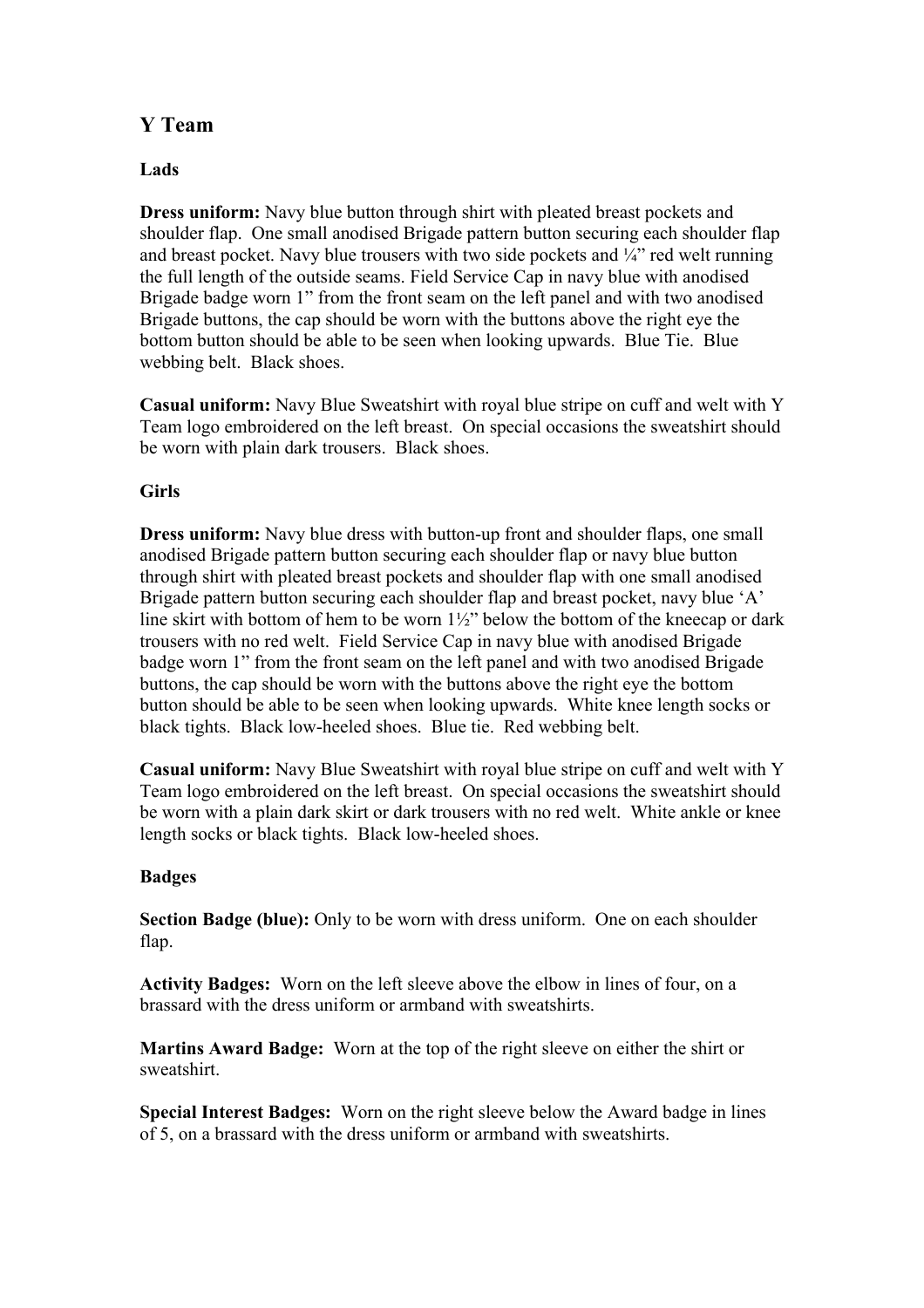**Attendance Star:** Worn above activity badges. One star for each year of attendance up to a maximum of three.

**Service Medals:** Worn above the right breast pocket.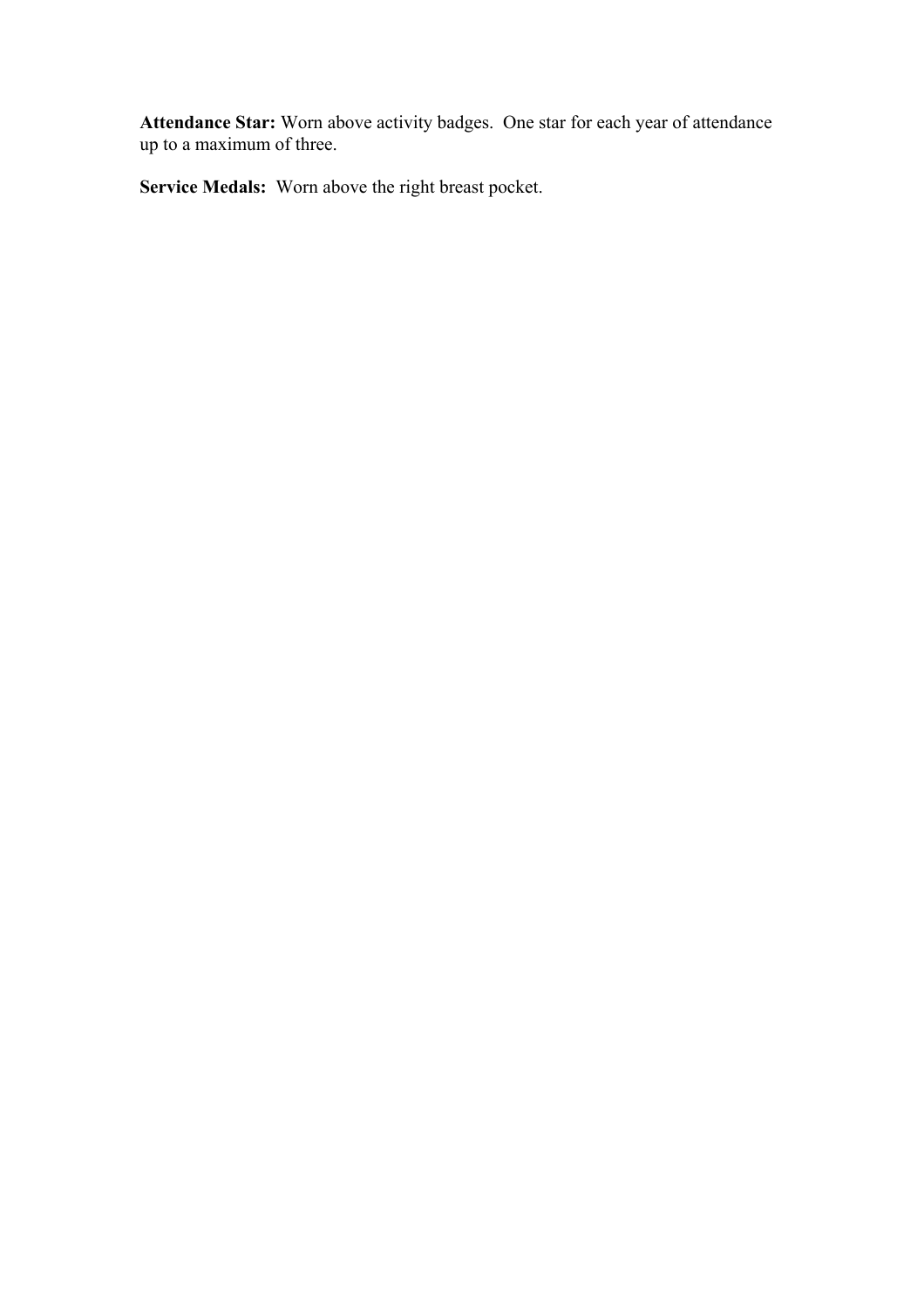## **JTC**

#### **Lads**

**Dress uniform:** Navy blue button through shirt with pleated breast pockets and shoulder flap. One small anodised Brigade pattern button securing each shoulder flap and breast pocket. Navy blue trousers with two side pockets and  $\frac{1}{4}$  red welt running the full length of the outside seams. Field Service Cap in navy blue with anodised Brigade badge worn 1" from the front seam on the left panel and with two anodised Brigade buttons, the cap should be worn with the buttons above the right eye the bottom button should be able to be seen when looking upwards. Red tie. Blue webbing belt. Black shoes.

**Casual uniform:** Navy Blue Sweatshirt with Brigade badge embroidered on the left breast. On special occasions the sweatshirt should be worn with plain dark trousers. Black shoes.

#### **Girls**

**Dress uniform:** For smaller members navy blue dress with button-up front and shoulder flaps, one small anodised Brigade pattern button securing each shoulder flap or navy blue button through shirt with pleated breast pockets and shoulder flap, one small anodised Brigade pattern button securing each shoulder flap, navy blue 'A' line skirt with bottom of hem to be worn  $1\frac{1}{2}$ " below the bottom of the kneecap or dark trousers with no red welt. Field Service Cap in navy blue with anodised Brigade badge worn 1" from the front seam on the left panel and with two anodised Brigade buttons, the cap should be worn with the buttons above the right eye the bottom button should be able to be seen when looking upwards. Black tights or for smaller members white knee length socks. Black low-heeled shoes. Red tie. Red webbing belt.

**Casual uniform:** Navy Blue Sweatshirt with Brigade badge embroidered on the left breast. On special occasions the sweatshirt should be worn with a plain dark skirt or dark trousers with no red welt. Black tights or for smaller members white ankle or knee length socks. Black low-heeled shoes.

#### **Badges**

**Section Badge (red):** Only to be worn with dress uniform. One on each shoulder flap.

**Award Badges:** Worn at the top of the left sleeve, on a brassard with the dress uniform or armband with sweatshirt. Optional section badges are available to support certificates.

**Attendance Star:** Worn above the award badges. One star for each year of attendance up to a maximum of three.

**Band Badge:** Drum, Bugle or Lyre badges to be worn on the right upper arm.

**NCO's Chevrons:** To be worn with the centre midway between the elbow and the shoulder seam on the right arm only.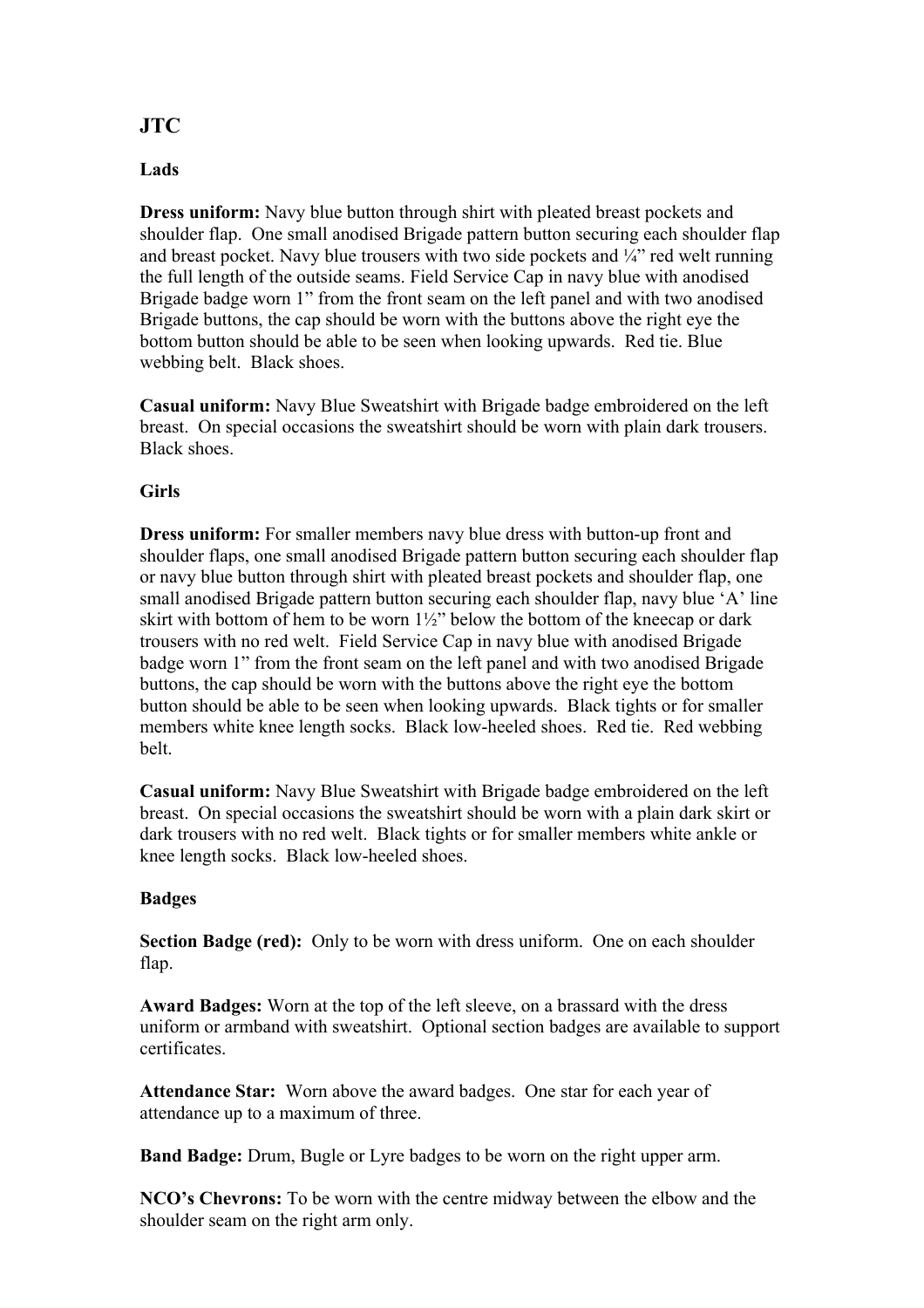**Bronze Merit Badge:** Worn above right breast pocket replacing the Martins Award badge.

**Silver Medal:** Worn above the right breast pocket.

**Service Medals:** Worn above the right breast pocket.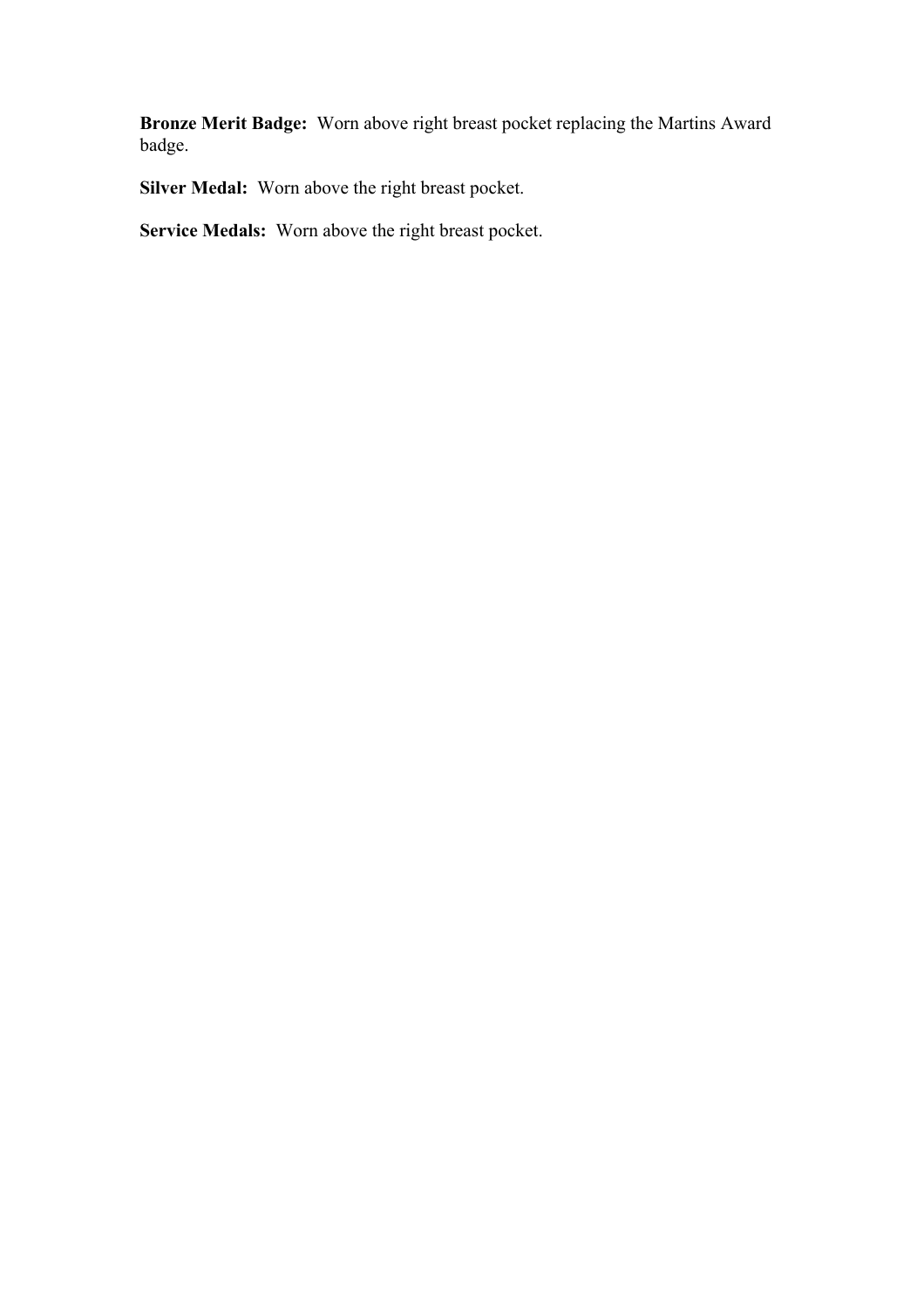### **SC**

#### **Lads**

**Dress uniform:** Navy blue button through shirt with pleated breast pockets and shoulder flap. One small anodised Brigade pattern button securing each shoulder flash and breast pocket. Navy blue trousers with two side pockets and  $\frac{1}{4}$  red welt running the full length of the outside seams. Peaked Cap with anodised Brigade badge worn above the centre of the peak. Green tie. Leather belt with Brigade clasp. Black **Shoes**.

**Casual uniform:** Navy Blue Sweatshirt with Brigade badge embroidered on the left breast. On special occasions the sweatshirt should be worn with plain dark trousers. Black Shoes.

#### **Girls**

**Dress uniform:** For smaller members navy blue dress with button-up front and shoulder flaps, one small anodised Brigade pattern button securing each shoulder flap or navy blue button through shirt with pleated breast pockets and shoulder flap, one small anodised Brigade pattern button securing each shoulder flap, navy blue 'A' line skirt with bottom of hem to be worn  $1\frac{1}{2}$ " below the bottom of the kneecap or dark trousers with no red welt. Field Service Cap in navy blue with anodised Brigade badge worn 1" from the front seam on the left panel and with two anodised Brigade buttons, the cap should be worn with the buttons above the right eye the bottom button should be able to be seen when looking upwards. Black tights or stockings. Black low-heeled shoes. Green tie. Red webbing belt.

**Casual uniform:** Navy Blue Sweatshirt with Brigade badge embroidered on the left breast. On special occasions the sweatshirt should be worn with a plain dark skirt or dark trousers with no red welt. Black tights or stockings. Black low-heeled shoes

#### **Badges**

**Section Badge (green):** Only to be worn with dress uniform. One on each shoulder flap.

**Award Badges:** Worn on the left sleeve above the elbow. With the dress uniform they may be sewn directly on to the uniform or brassard. With the sweatshirt they are normally worn on an armband.

**Band Badges:** Drum, Bugle or Lyre badges to be worn on the right upper arm.

**NCO's Chevrons:** To be worn with the centre midway between the elbow and the shoulder seam on both arms.

**Silver Merit Badge:** Worn above the right breast pocket replacing the Bronze Merit badge.

**Attendance Medal:** Worn above the right breast pocket.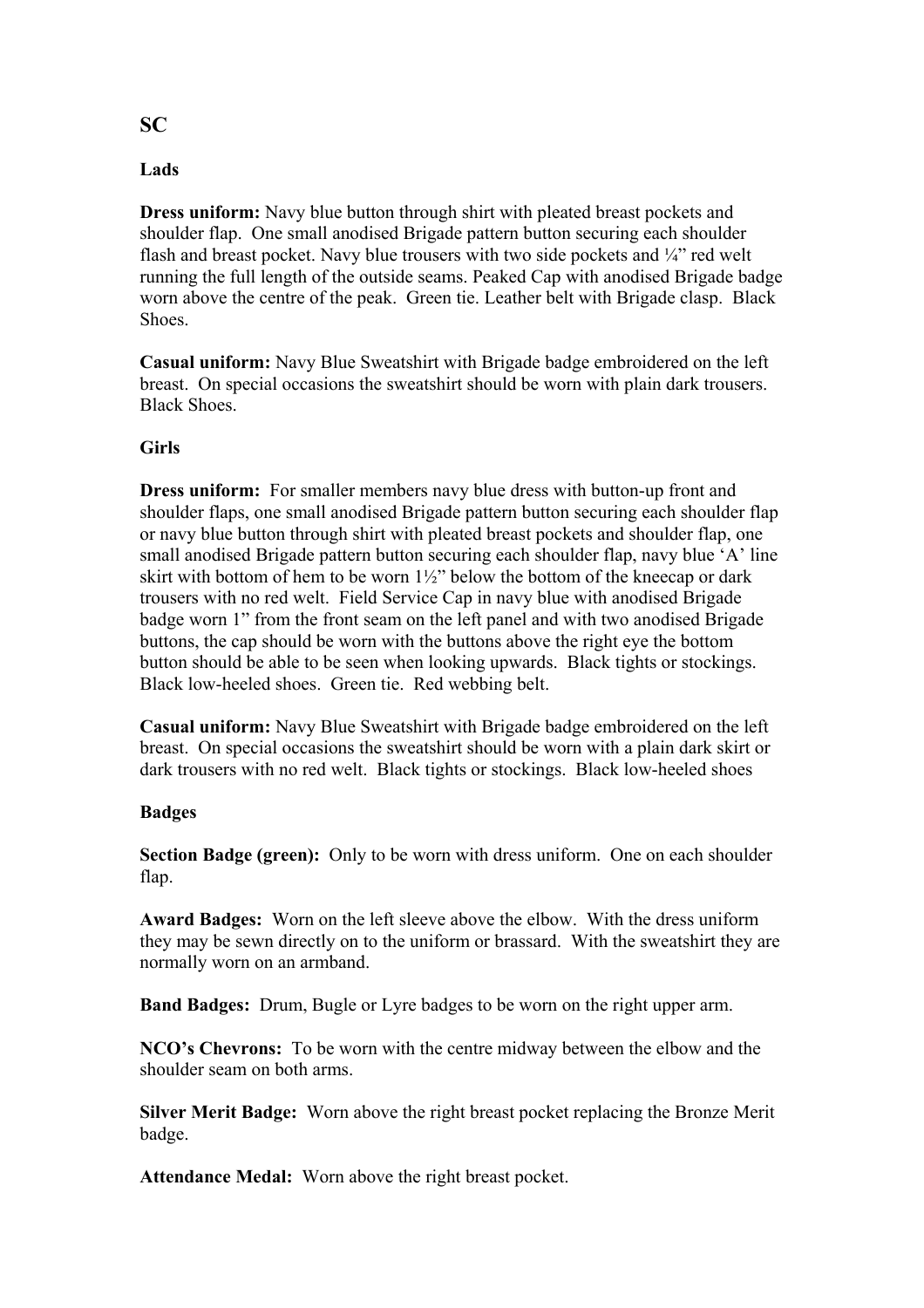**Service Medals:** Worn above the right breast pocket.

**Young Leader's Badge:** Worn between the Band badge and NCO's Chevron on the right arm only.

**Team Challenge:** Worn at the top of the left sleeve above award badges.

First Aid: Worn above the cuff and below the NCO's Chevron on the left arm only.

**D of E:** Worn above the right breast pocket.

**Special Award:** Worn above the right breast pocket.

**Gorget Patches:** Worn on the end of each collar point.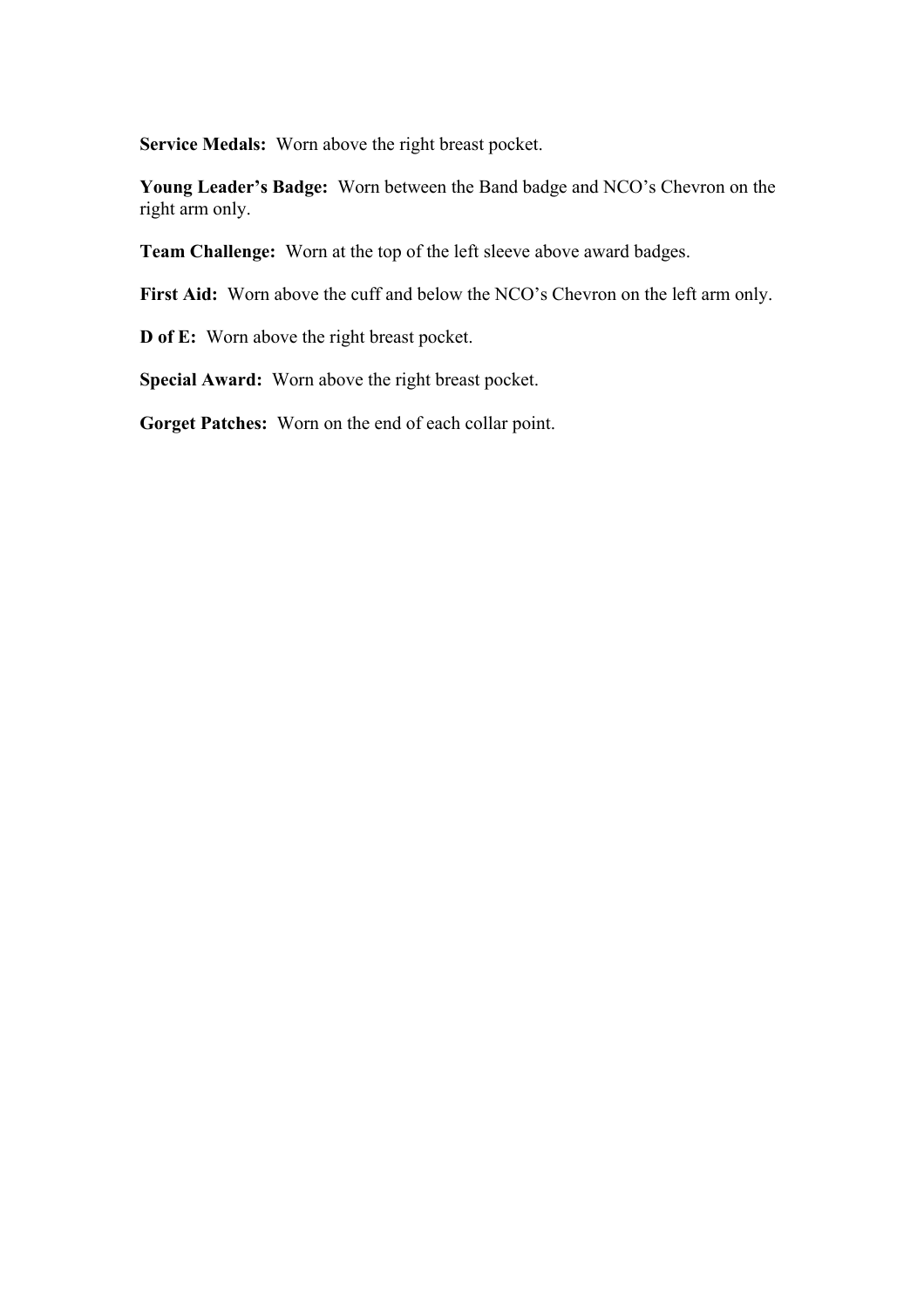## **Warrant Officers**

#### **Male**

#### **Regimental Warrant Officers and Battalion Warrant Officers**

**Dress uniform:** Navy blue button through shirt with pleated breast pockets and shoulder flap. One small anodised Brigade pattern button securing each shoulder flap and breast pocket. Navy blue trousers with two side pockets and  $\frac{1}{4}$  red welt running the full length of the outside seams. Regimental and Battalion Warrant Officers will wear a dark blue peaked cap with red piping around the crown, braided cap band and black braided peak with Brigade anodised badge. The appropriate crown will be worn on each arm. Navy tie. Leather belt with Brigade clasp. Black boots or shoes with dark socks.

**Casual uniform:** Navy blue sweatshirt with Brigade badge embroidered on the left breast. On special occasions the sweatshirt should be worn with plain dark trousers and black shoes.

**Alternative uniform:** Black jacket of general service pattern with anodised badges of rank on the shoulder flaps and anodised buttons of sealed Brigade pattern. Black trousers with a ¼" red welt running the full length of the outside seams. Black cloth belt with chrome buckle. White shirt. Navy tie. Officers' shoulder flashes will be worn on both upper arms directly below and in line with the shoulder flaps. Regimental and Battalion Warrant Officers will wear a dark blue peaked cap with red piping around the crown, braided cap band and black braided peak with Brigade anodised badge. The appropriate crown will be worn on each arm. Black boots or shoes with dark socks will be worn. Gloves shall be of brown leather if worn.

#### **Probationary Warrant Officers, Warrant Officers and Company Warrant Officers**

**Dress uniform:** Navy blue button through shirt with pleated breast pockets and shoulder flap. One small anodised Brigade pattern button securing each shoulder flap and breast pocket. Navy blue trousers with two side pockets and  $\frac{1}{4}$  red welt running the full length of the outside seams. Senior Corps Peaked Cap with anodised Brigade badge worn above the centre of the peak. All Probationary Warrant Officers, Warrant Officers and Company Warrant Officers will wear a red sash with the bottom of the tassel approximately level with the knuckles of the right hand when standing to attention. The appropriate crown will be worn on each arm. Leather belt with Brigade clasp. Green tie. Black boots or shoes with dark socks. Plain white gloves to be worn or carried beneath the shoulder flaps.

**Casual uniform:** Navy blue sweatshirt with Brigade badge embroidered on the left breast. On special occasions the sweatshirt should be worn with plain dark trousers and black shoes.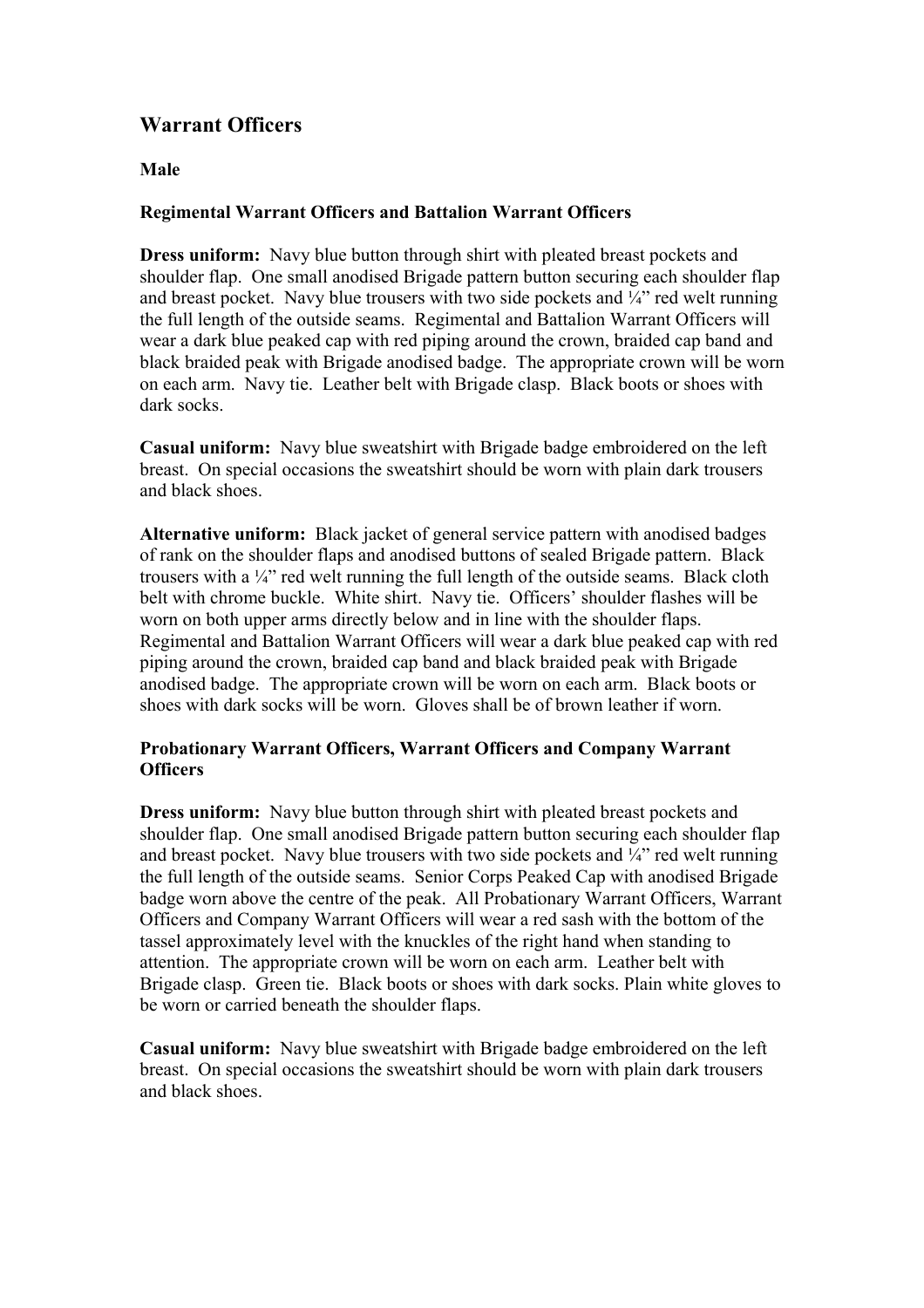#### **Female**

#### **Regimental Warrant Officers and Battalion Warrant Officers**

**Dress uniform**: Navy blue button through shirt with pleated breast pockets and shoulder flaps. One small anodised Brigade pattern button securing shoulder flap and breast pocket or plain navy buttons on pocket. Navy blue A-line skirt or trousers without a red welt. Red webbing belt but no white sling. Officers' shoulder flashes to be worn on both upper arms directly below and in line with the shoulder flaps Tricorn felt hat with anodised Brigade badge worn on the left hand side of the hat. The appropriate crown will be worn on each arm. Black low heeled walking shoes with black stockings or tights. Plain white gloves to be worn or carried beneath the shoulder flaps.

**Casual uniform:** Navy blue sweatshirt with Brigade badge embroidered on the left breast on special occasions the sweatshirt will be worn with a dark skirt or dark trousers and black shoes.

**Alternative uniform:** Black single breasted semi-fitting jacket with anodised badges of rank on the shoulder flaps and anodised buttons of sealed Brigade pattern. Black A-line on a waistband skirt with the bottom hem 2" below the bottom of the kneecap or trousers without a red welt. White shirt, navy tie. Officers' shoulder flashes will be worn on both upper arms directly below and in line with the shoulder flaps. Tricorn felt hat with anodised Brigade badge worn on the left hand side of the hat. The appropriate crown will be worn on each arm. Black low heeled walking shoes and black stockings or tights. Plain white gloves will be worn or carried beneath the shoulder flap.

#### **Probationary Warrant Officers, Warrant Officers and Company Warrant Officers**

**Dress uniform**: Navy blue button through shirt with pleated breast pockets and shoulder flaps. One small anodised Brigade pattern button securing shoulder flap and breast pocket or plain navy buttons on pocket. Navy blue A-line skirt or trousers without a red welt. Field Service Cap with anodised Brigade badge worn 1" from the front seam on the left panel and with two anodised Brigade buttons, the cap should be worn with the buttons above the right eye the bottom button should be able to be seen when looking upwards. All Probationary Warrant Officers, Warrant Officers and Company Warrant Officers will wear a red sash with the bottom of the tassel approximately level with the knuckles of the right hand when standing to attention. The appropriate crown will be worn on each arm. Green tie. Red webbing belt but no white sling. Black low heeled walking shoes with black stockings or tights. Plain white gloves to be worn or carried beneath the shoulder flaps.

**Casual uniform:** Navy blue sweatshirt with Brigade badge embroidered on the left breast on special occasions the sweatshirt will be worn with a dark skirt or dark trousers and black shoes.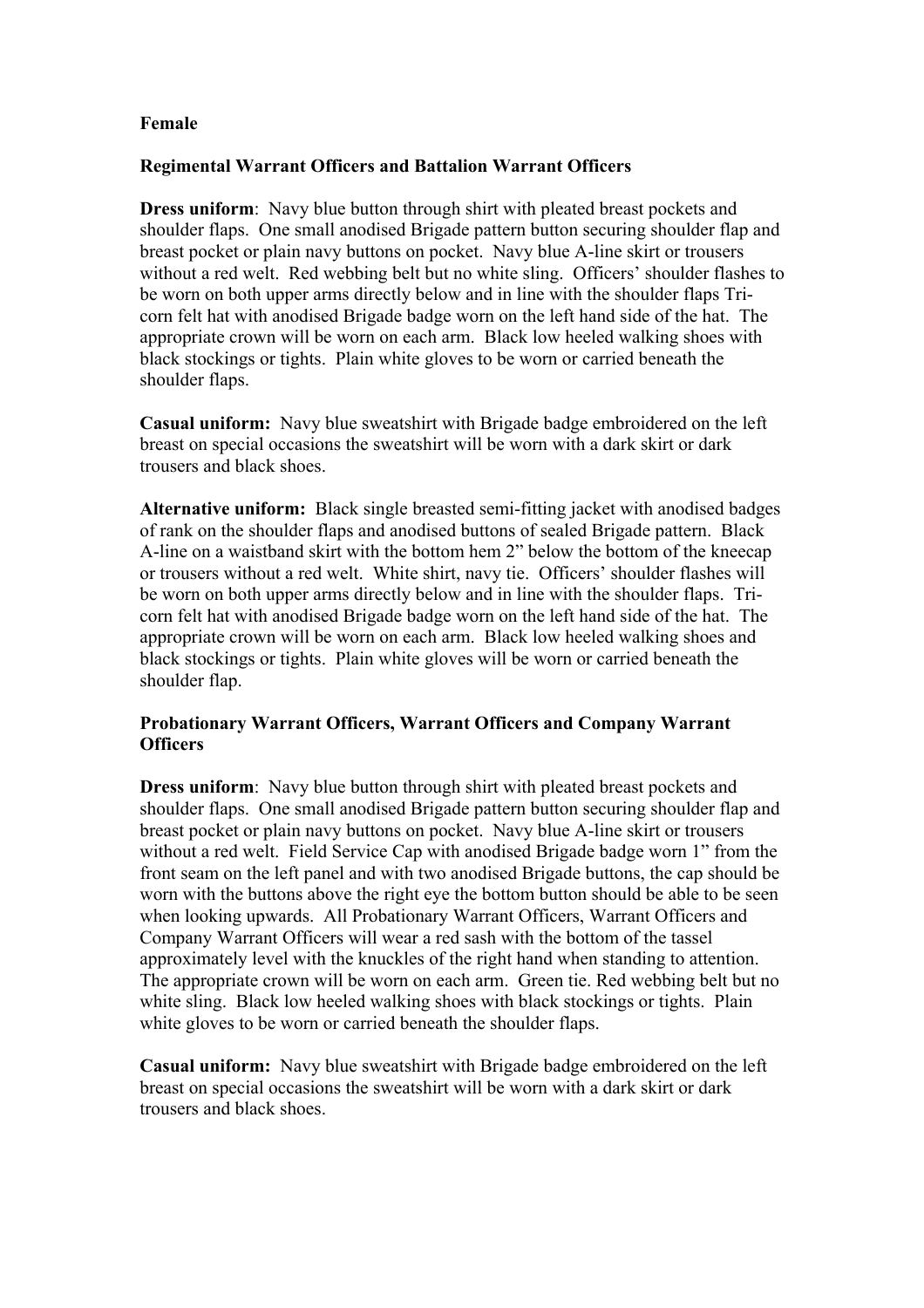#### **Badges**

**Section Badge (green):** To be worn by Probationary Warrant Officers, Warrant Officers and Company Warrant Officers on each shoulder flap.

**Officers Flashes:** To be worn by Battalion Warrant Officers and Regimental Warrant Officers on upper arm in line with shoulder flap.

**Rank Insignia:** Worn above the cuff on each arm.

**Archbishop's Award Badges:** Worn at the top of the left sleeve. With the dress uniform it may be sewn directly on to the uniform or brassard. With the sweatshirt it will normally be worn on an armband.

**Gold Merit Badge:** Worn above the right breast pocket replacing the Silver Merit badge.

**Service Medals:** Worn above the right breast pocket.

First Aid: Worn above the rank insignia on the left arm only.

**D of E:** Worn above the right breast pocket.

**Special Award:** Worn above the right breast pocket.

**Gorget Patches:** Worn on the end of each collar point.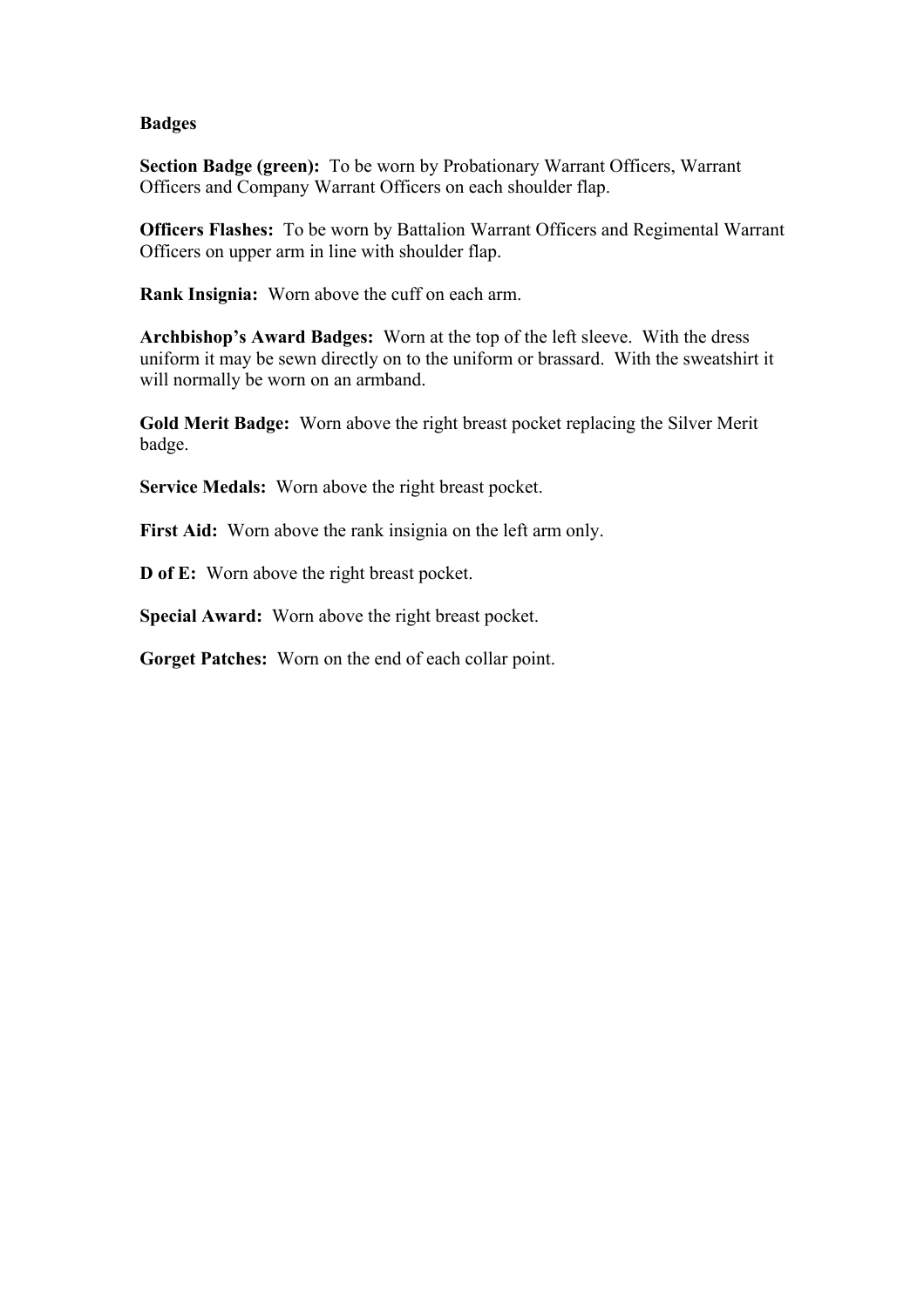## **Officers**

#### **Male**

**Dress uniform:** Navy blue button through shirt with pleated breast pockets and shoulder flap. One small anodised Brigade pattern button securing each shoulder flap and breast pocket. Navy blue trousers with two side pockets and  $\frac{1}{4}$  red welt running the full length of the outside seams. Officers up to and including Captains will wear a dark-blue peaked cap with red piping around the crown, braided cap band and black braided peak with Brigade anodised badge. Majors, Lieutenants Colonels will wear the same pattern cap but with  $\frac{1}{2}$ " gold braided peak. Navy tie. Leather belt with Brigade clasp. Black boots or shoes with dark socks.

**Casual uniform:** Navy blue sweatshirt with Brigade badge embroidered on the left breast. On special occasions the sweatshirt should be worn with plain dark trousers and black shoes.

**Alternative uniform:** Black jacket of general service pattern with anodised badges of rank on the shoulder flaps and anodised buttons of sealed Brigade pattern. Black trousers with a ¼" red welt running the full length of the outside seams. Black cloth belt with chrome buckle. White shirt. Navy tie. Officers' shoulder flashes will be worn on both upper arms directly below and in line with the shoulder flaps. Officers up to and including Captains will wear a dark blue peaked cap with red piping around the crown, braided cap band and black braided peak with Brigade anodised badge. Majors, Lieutenant-Colonels and Colonels will wear the same pattern cap but with a  $\frac{1}{2}$ " gold braided peak. Black boots or shoes with dark socks will be worn. Gloves shall be of brown leather if worn.

#### **Female**

**Dress uniform**: Navy blue button through shirt with pleated breast pockets and shoulder flaps. One small anodised Brigade pattern button securing shoulder flap and breast pocket or plain navy buttons on pocket. Navy blue A-line skirt or trousers without a red welt. Tri-corn felt hat with plume according to rank. Red webbing belt but no white sling. Officers' shoulder flashes to be worn on both upper arms directly below and in line with the shoulder flaps. Dress cords to be worn with colours according to rank. Black low heeled walking shoes with black stockings or tights. Plain white gloves to be worn or carried beneath the shoulder flaps.

**Casual uniform:** Navy blue sweatshirt with Brigade badge embroidered on the left breast on special occasions the sweatshirt will be worn with a dark skirt or dark trousers and black shoes.

**Alternative uniform:** Black single breasted semi-fitting jacket with anodised badges of rank on the shoulder flaps and anodised buttons of sealed Brigade pattern. Black A-line on a waistband skirt with the bottom hem 2" below the bottom of the kneecap or trousers without a red welt. White shirt, navy tie. Officers' shoulder flashes will be worn on both upper arms directly below and in line with the shoulder flaps. Tricorn felt hat with plume according to rank. Second Lieutenants and Lieutenants will wear a red plume, Captains will wear a red and white plume, Majors, Lieutenant-